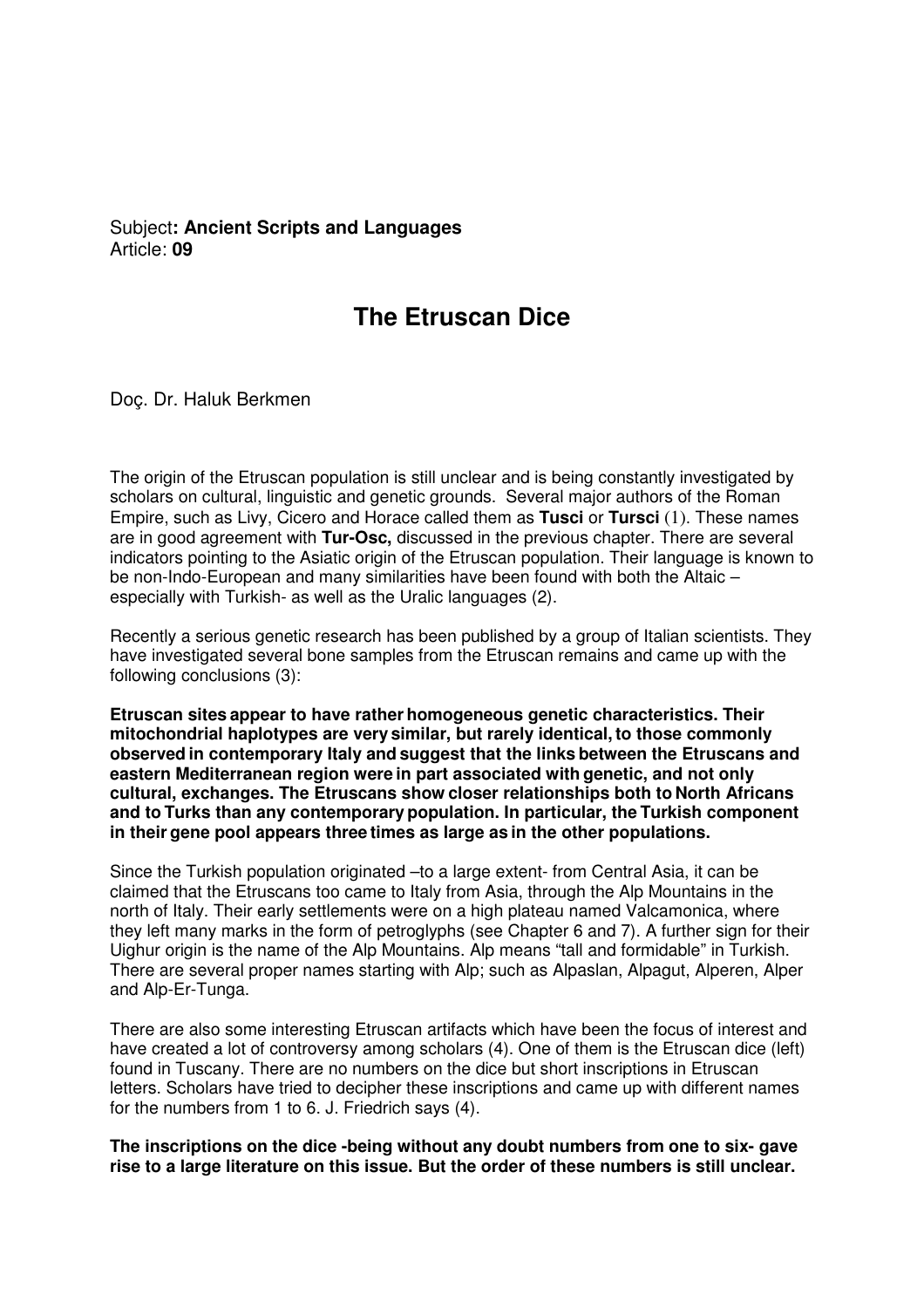

Below we see three different interpretations of the Etruscan dice. The one at the left is the interpretation of L. Bonfante (5). The central one is the interpretation of Selahi Diker (6) and the one on the right is my interpretation.



### Larissa Bonfante

#### Selahi Diker

#### Haluk Berkmen

I did not interpret the letters as words standing for numbers, but instead words standing for actions to be performed. This is because carving letters is much more tedious and difficult than carving numbers, logically. One would not choose to carve the name of a number in place of the number itself. The assumption that these words stand for numbers is a modern preconception based on modern dices.

The first observation which I made was to identify the word "**Gi**" written from right to left. This monosyllabic word is the ancient form of "Giy", which means "dress up" in Turkish. The second two-letter word is read from right to left as "Ca" by L. Bonfante and S. Diker. I read it from left to right as "**Aç**" meaning "open" or "undress". There are Etruscan inscriptions which have been written in both directions. Such a system of writing is called **boustrophedon**, meaning "as the ox ploughs". In this system the hand of the writer goes back and forth like an ox drawing a plow across a field and turning at the end of each row to return in the opposite direction.

Once these commends have been deciphered the remaining monosyllabic words could be easily identified as "Kal", Kaç", "Hült" and "Alt". These words are all words used still in modern Turkish, with the exception of Hült. **Kal** means "stay", **Kaç** means "run away, escape" and **Alt** means "under, below". Since we find opposite meanings on opposite faces of the dice, it is obvious that **Hült** stands for "over, above", which is "**Üst**" in modern Turkish. The H was probably aspirated and disappeared in modern Turkish. We can see on the left how the six words are inscribed on the dice. Since these words are certain commands to be performed, it is quite possible that they had to be performed during a wrestling contest. My guess is that at the start or during the contest the dice was cast by one wrestler and he had